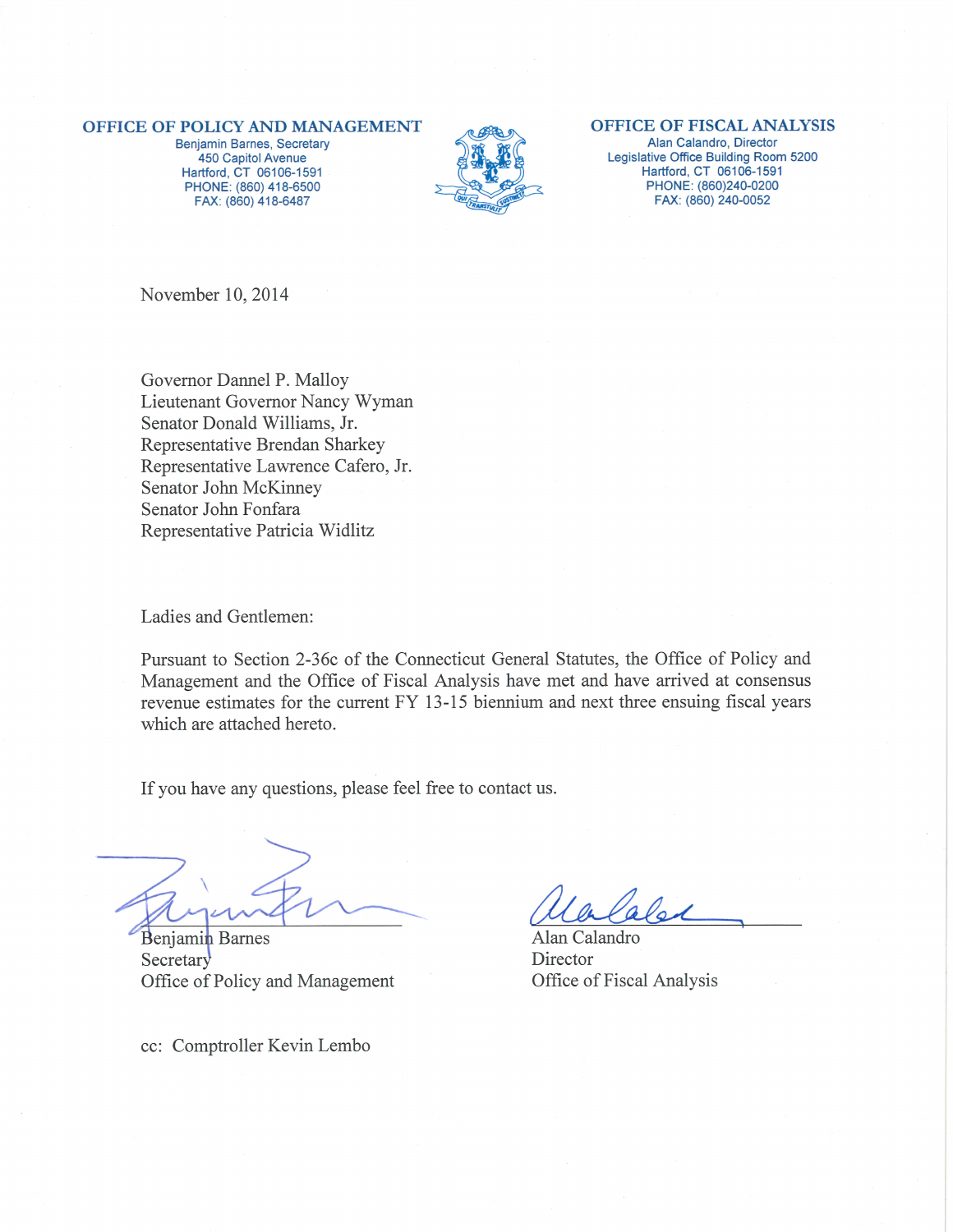## **State of Connecticut**

**Consensus Revenue**

(in millions) November 10, 2014

## **General Fund**

| <u>Taxes</u>                       | FY 2015       | FY 2016       | FY 2017       | FY 2018       |
|------------------------------------|---------------|---------------|---------------|---------------|
| Personal Income Tax                | \$<br>9,264.5 | \$9,748.6     | \$10,304.7    | \$10,893.7    |
| Sales & Use                        | 4,216.2       | 4,220.2       | 4,390.1       | 4,557.8       |
| Corporation                        | 734.3         | 627.3         | 669.8         | 639.8         |
| <b>Public Service</b>              | 295.6         | 300.9         | 309.2         | 317.6         |
| Inheritance & Estate               | 173.0         | 177.4         | 182.7         | 188.5         |
| Insurance Companies                | 256.2         | 237.2         | 239.7         | 243.9         |
| Cigarettes                         | 359.4         | 344.3         | 330.4         | 317.3         |
| Real Estate Conveyance             | 186.9         | 194.7         | 200.8         | 207.8         |
| Oil Companies                      | 24.8          | 16.3          | 17.3          | 25.6          |
| <b>Alcoholic Beverages</b>         | 60.7          | 61.2          | 61.6          | 61.9          |
| Admissions & Dues                  | 38.3          | 38.7          | 40.0          | 40.4          |
| <b>Health Provider Tax</b>         | 481.3         | 483.1         | 485.0         | 486.8         |
| Miscellaneous                      | 65.5          | 20.9          | 21.4          | 21.9          |
| <b>Total Taxes</b>                 | \$16,156.7    | \$16,470.8    | \$17,252.7    | \$18,003.0    |
| <b>Refund of Taxes</b>             | (1, 105.1)    | (1, 154.8)    | (1,204.0)     | (1,255.5)     |
| <b>Earned Income Tax Credit</b>    | (120.7)       | (138.4)       | (144.9)       | (151.7)       |
| R&D Credit exchange                | (6.8)         | (7.1)         | (7.4)         | (7.8)         |
| <b>Total Taxes Less Refunds</b>    | \$14,924.1    | \$15,170.5    | \$15,896.4    | \$16,588.0    |
| Other Revenue                      |               |               |               |               |
| <b>Transfers-Special Revenue</b>   | \$<br>323.1   | \$<br>327.8   | \$<br>337.2   | \$<br>347.1   |
| <b>Indian Gaming Payments</b>      | 267.5         | 260.7         | 254.3         | 190.8         |
| Licenses, Permits, Fees            | 259.7         | 290.3         | 267.3         | 293.8         |
| Sales of Commodities               | 43.5          | 44.6          | 45.8          | 47.1          |
| Rents, Fines, Escheats             | 118.4         | 119.9         | 121.8         | 123.8         |
| Investment Income                  | 0.6           | 1.5           | 2.4           | 3.3           |
| Miscellaneous                      | 161.9         | 163.7         | 165.8         | 167.9         |
| Refund of Payments                 | (72.9)        | (74.2)        | (75.1)        | (75.9)        |
| <b>Total Other Revenue</b>         | \$<br>1,101.8 | \$<br>1,134.3 | \$<br>1,119.5 | \$<br>1,097.9 |
| <b>Other Sources</b>               |               |               |               |               |
| <b>Federal Grants</b>              | \$<br>1,238.4 | \$<br>1,267.3 | \$<br>1,283.8 | \$<br>1,307.4 |
| <b>Transfer From Tobacco Fund</b>  | 120.0         | 86.1          | 83.0          | 61.8          |
| Transfers From/ (To) Other Funds   | 14.6          | (212.7)       | (222.7)       | (222.7)       |
| <b>Total Other Sources</b>         | \$<br>1,373.0 | \$<br>1,140.7 | \$<br>1,144.1 | \$<br>1,146.5 |
| <b>Total General Fund Revenues</b> | \$17,398.9    | \$17,445.5    | \$18,160.0    | \$18,832.4    |